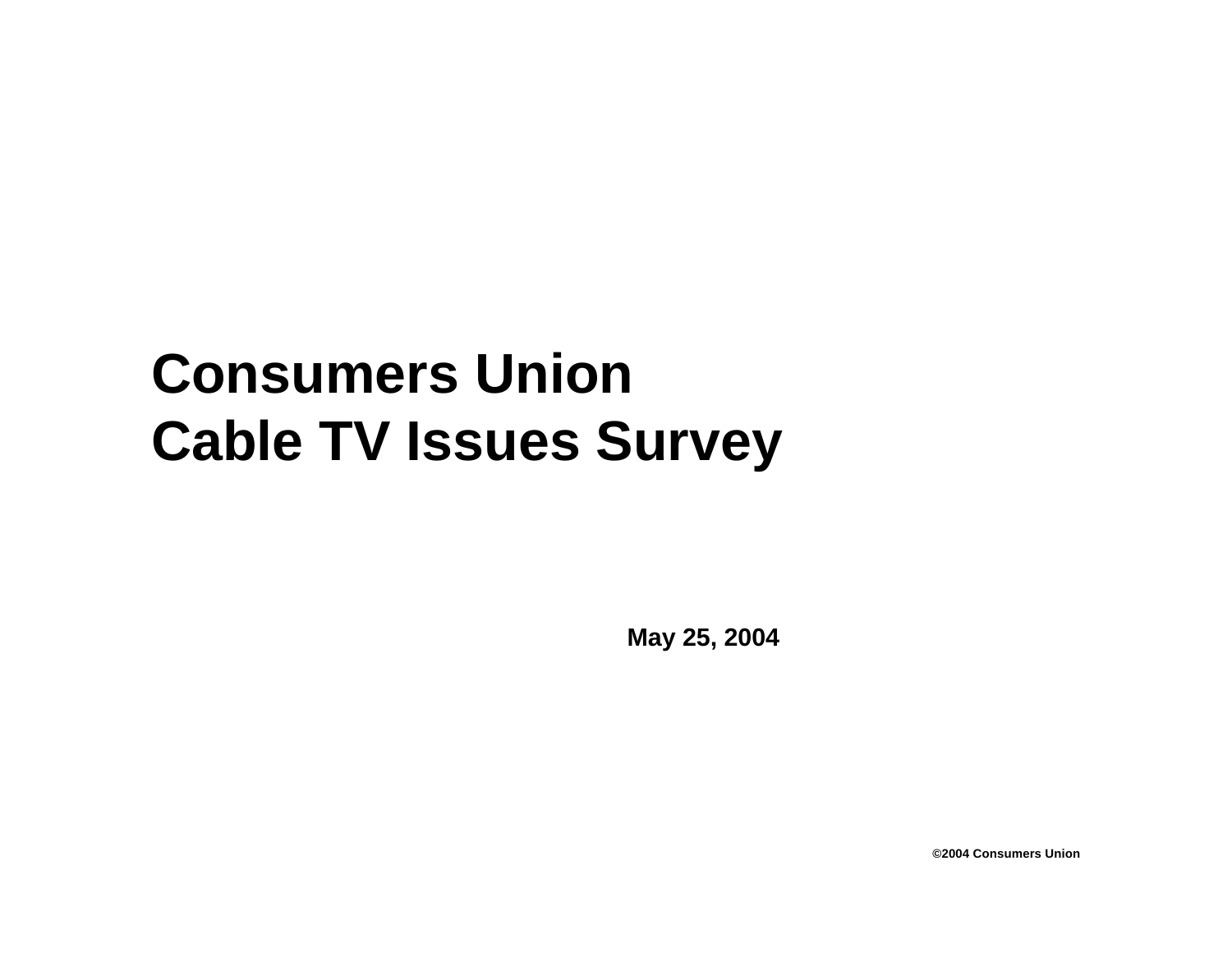## **Methodology**

- u **A total of 1,221 online surveys were conducted among a random sample of U.S. adults. The margin of error at a 95% confidence level is +/- 3 percentage points.**
- ◆ Interviewing took place over May 12-17.
- u **Respondents were screened for subscription to cable service. 70% subscribe; the balance were filtered out.**
- u **Figures cited in the analysis are top-two box (***strongly agree* **or** *agree***).**
- **Regional definitions** 
	- → Northeast: CT, MA, ME, NH, NJ, NY, PA, RI, VT
	- $\rightarrow$  Midwest: IA, IL, IN, KS, MI, MN, MO, ND, NE, OH, SD, WI
	- $\rightarrow$  South: AK, AL, DC, DE, FL, GA, KY, LA, MD, MS, NC, OK, SC, TN, TX, VA, WV
	- $\rightarrow$  West: AK, AZ, CA, CO, HI, ID, MT, NM, NV, OR, UT, WA, WY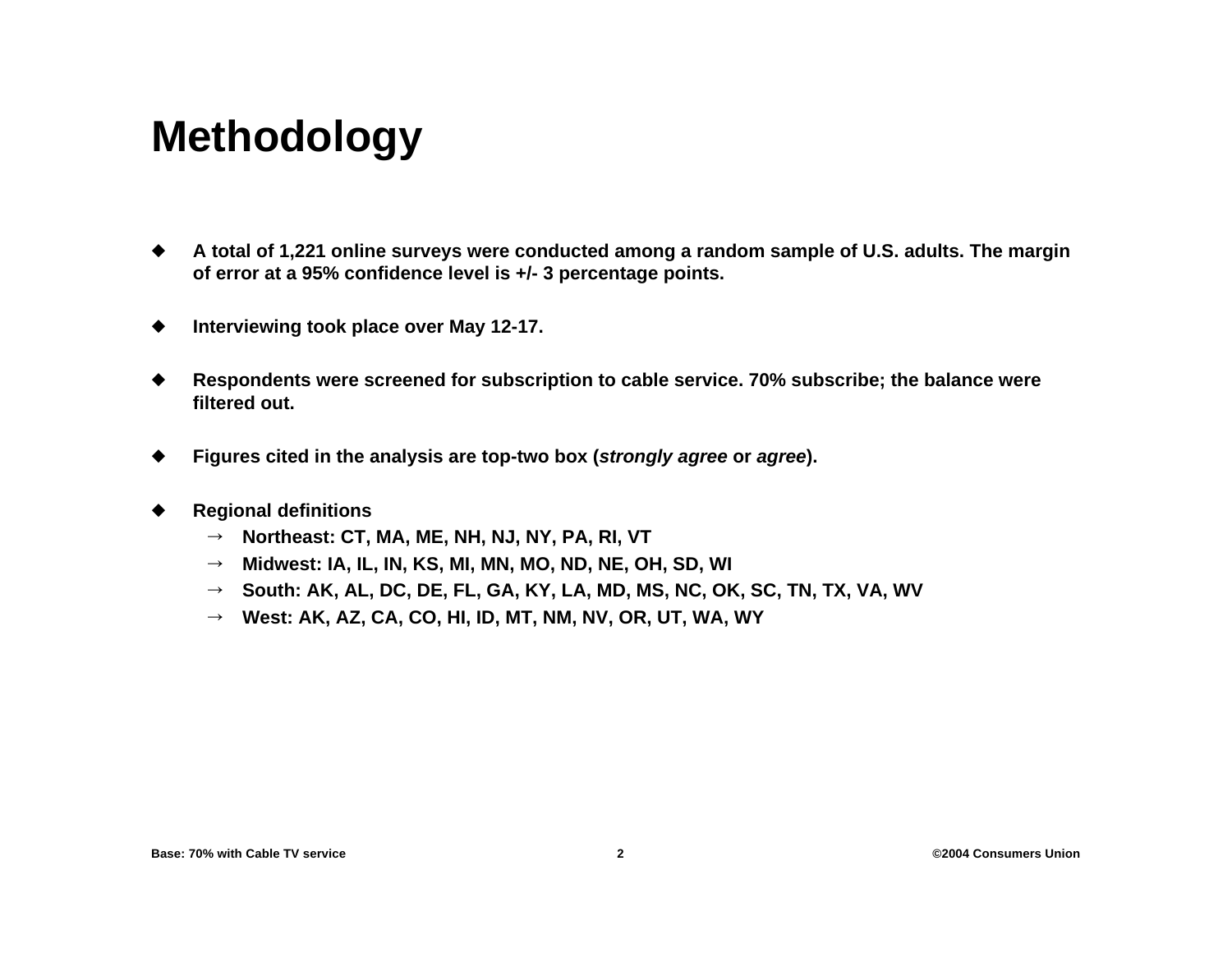### **Introduction**

#### **Respondent Introduction**

**Your cable television company decides what channels to offer you and sets the price without any regulation or oversight. Concerns are growing in Congress about escalating cable rates and the fact that consumers are forced to buy programming they may find unsuitable. This is because the industry does not give customers the option of purchasing only those channels they want to watch, but rather offers only bundles of channels.**

**Please indicate your level of agreement with each of the following (strongly agree, agree, disagree, strongly disagree):**

- ◆ I should have the option to pick only those cable channels that I want to watch or have included in **my service plan.**
- u **I should have the option to pay only for those channels I select.**
- ◆ I would choose fewer channels than currently are offered in my cable package.
- ◆ If I pick fewer channels, my cable bill should be lower.
- u **I would choose fewer channels even if my cable bill did not decline proportionately.**